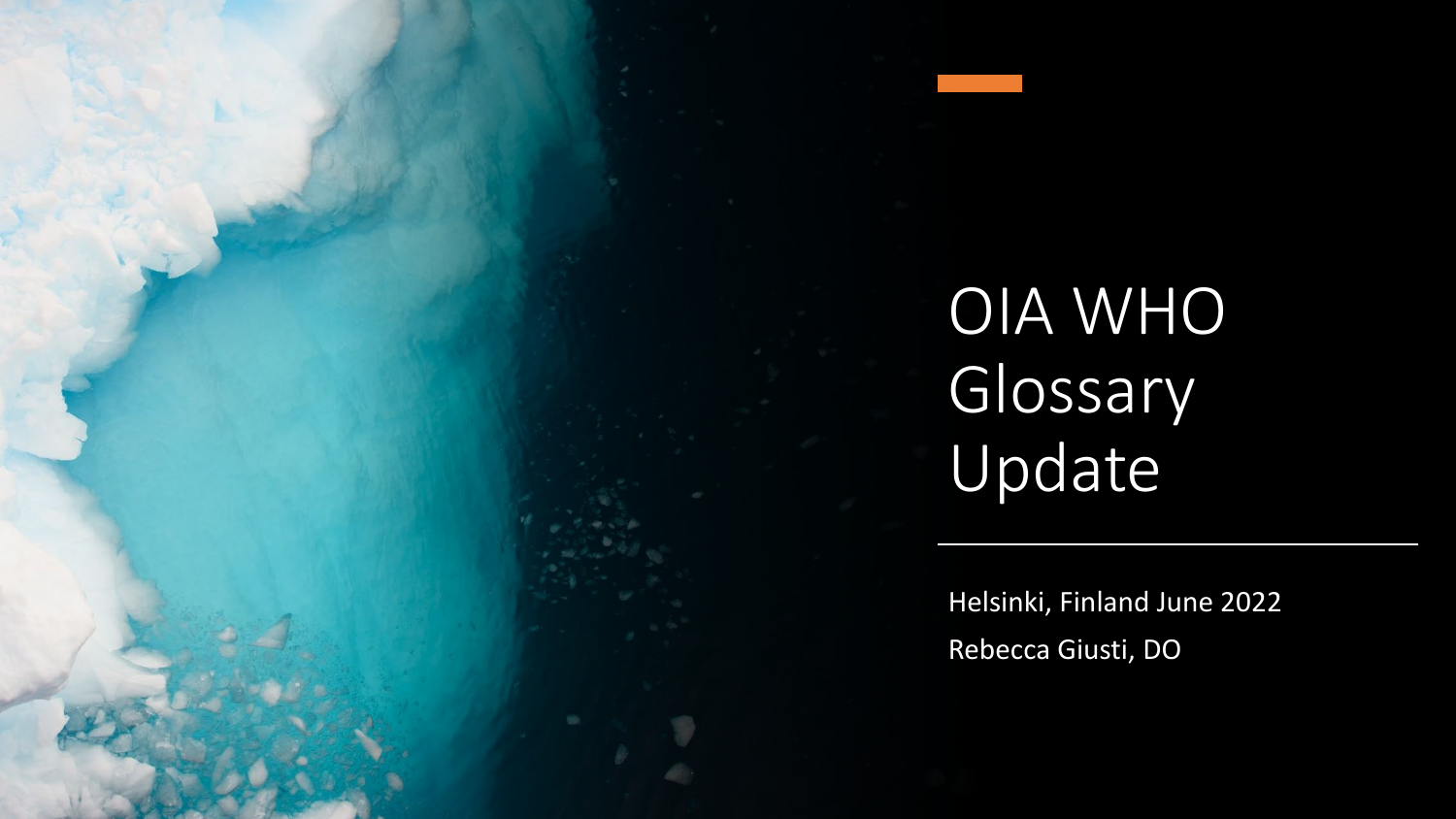## Members

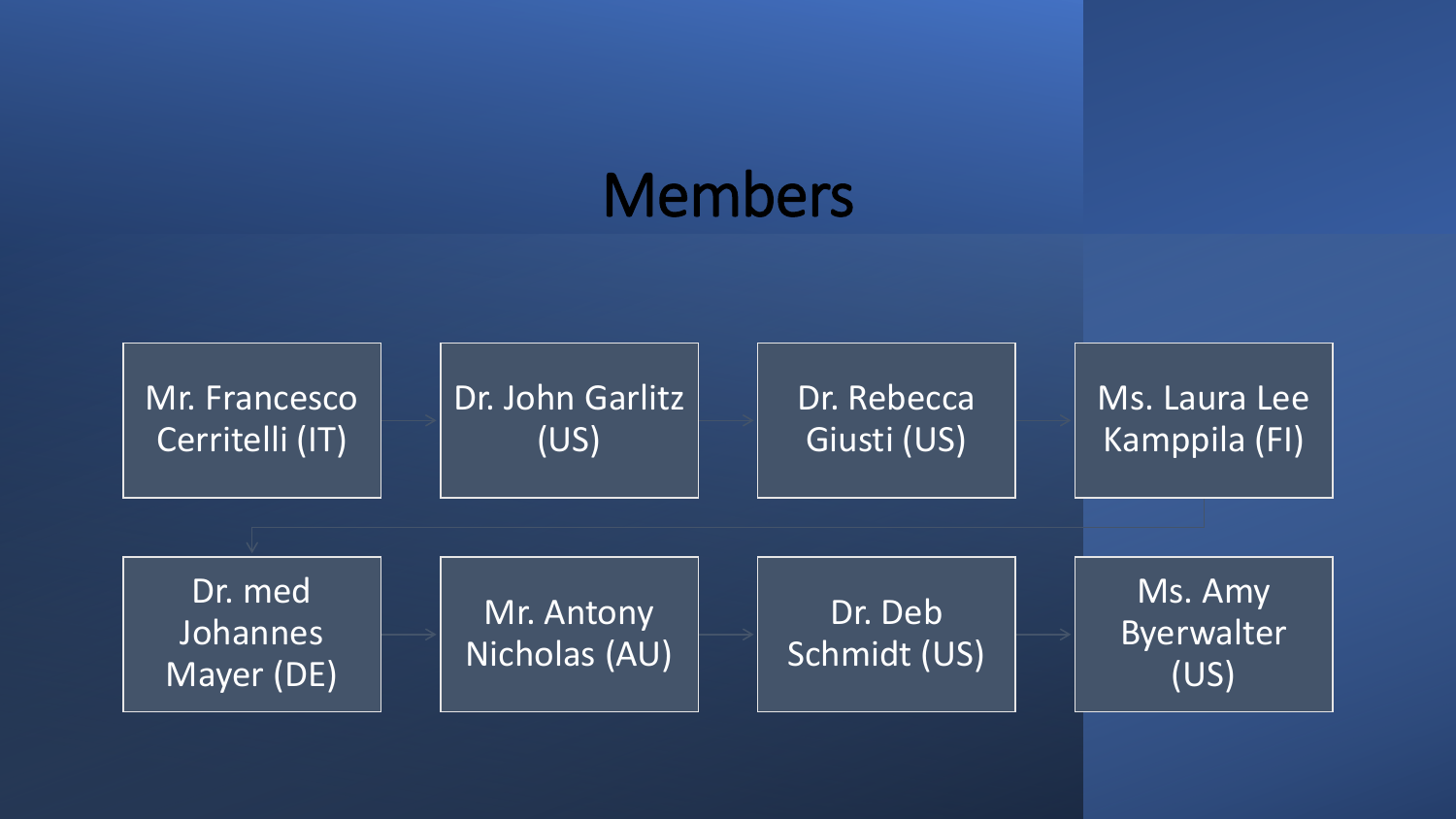#### Project Objective-OIA/ WHO Glossary

• To support the WHO in developing WHO terminology in Osteopathy, which will serve as a reference tool for the WHO, osteopathic organizations, and regulatory authorities worldwide. This terminology will be periodically reviewed and updated as necessary.

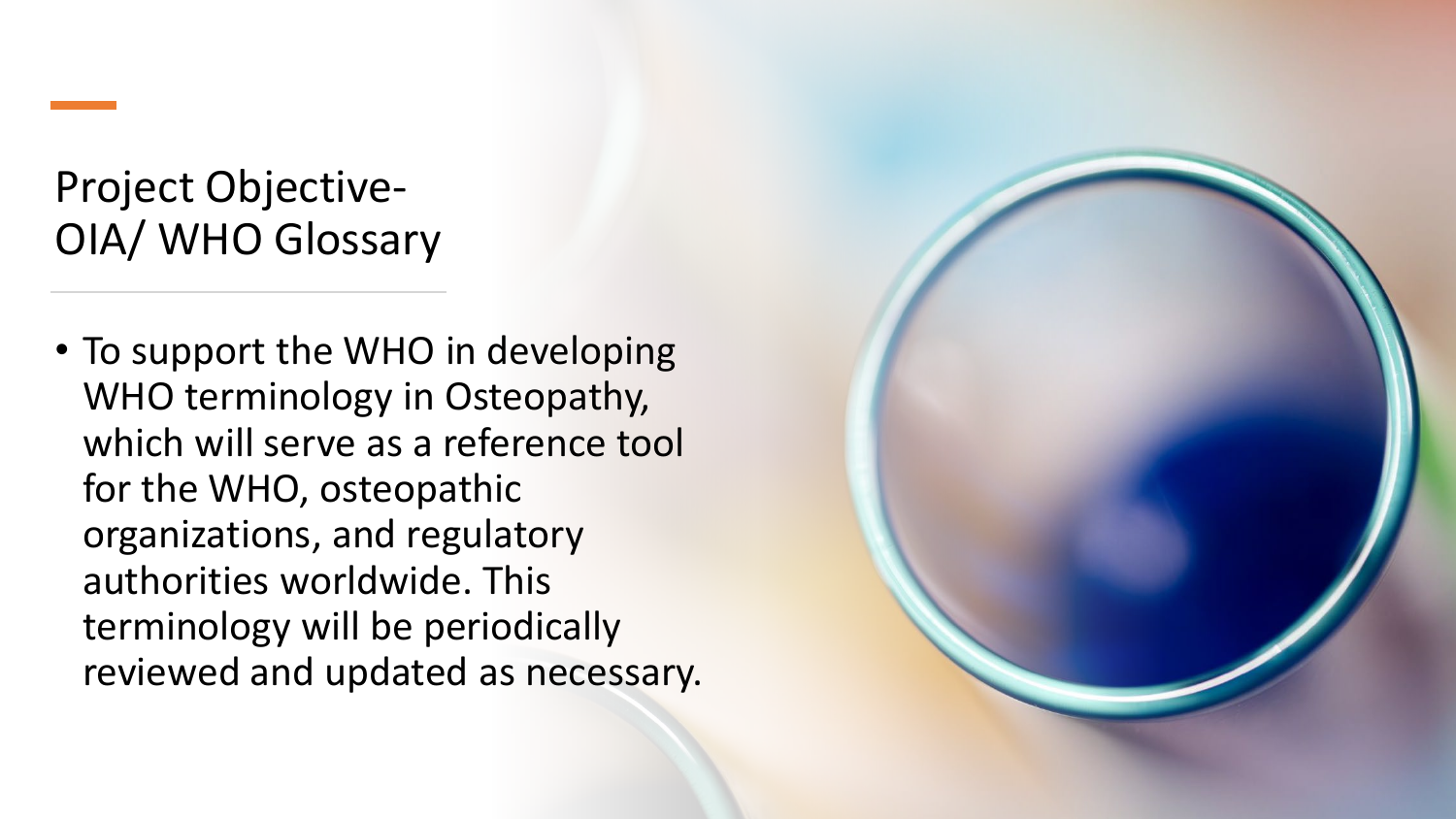#### Process

The Glossary of **Osteopathic** Terminology, 3rd edition generated by the Educational Council of Osteopathic Principles (ECOP), a council of the American Association of Colleges of Osteopathic Medicine (AACOM) serves as a base for the terms and definitions for the process.



**Executive Editor Rebecca Giusti, DO** 

A / accessory movements / anatomical barrier / anterior component / articular pillar / articulatory technique / # / backward torsion / balanced ligamentous tension / biomechanics / 0 / cephalad / cerebrospinal fluid. fluctuation of / cervicolumbar reflex / contraction / 0 / deformation / depressed rib / / effleurage / elastic deformation / elasticity / elevated rib / / facet symmetry / fascial release technique / 6 / gait / glymphatic system / gravitational line / # / habituation / hip bone / homeostasis / Hoover technique / | / indirect method / innominate somatic dysfunctions / intersegmental motion / 1 / Jones technique / junctional region / K / key lesion / kinesthesia / klapping / kyphoscoliosis / | / lateroflexion / longitudinal axis / lordosis / lumbolumbar lordotic angle / lymphatic treatment / M / manipulation / manual medicine / models of osteopathic care / muscle energy technique / myofascial technique / N / neurotrophy / non-allopathic lesion / normalization / nutation / 0 / osteopathic musculoskeletal evaluation / osteopathic postural examination / osteopathic practitioner / osteopathic structural examination / P / palpatory skills / passive method / patient cooperation / pedal pump / plasticity / posterior component / | / respiratory cooperation / reciprocal inhibition / reflex / 8 / sacral torsion / sagittal plane / scan / scaphoid head / scoliosis / somatic dysfunction / Still technique / | / tapotement / tenderpoints / thoracic pump / thrust technique / trigger point / 1 / uncommon compensatory pattern / uncompensated fascial pattern / V / velocity / ventral technique / vertebral unit / visceral dysfunction / W / weight-bearing line of L3

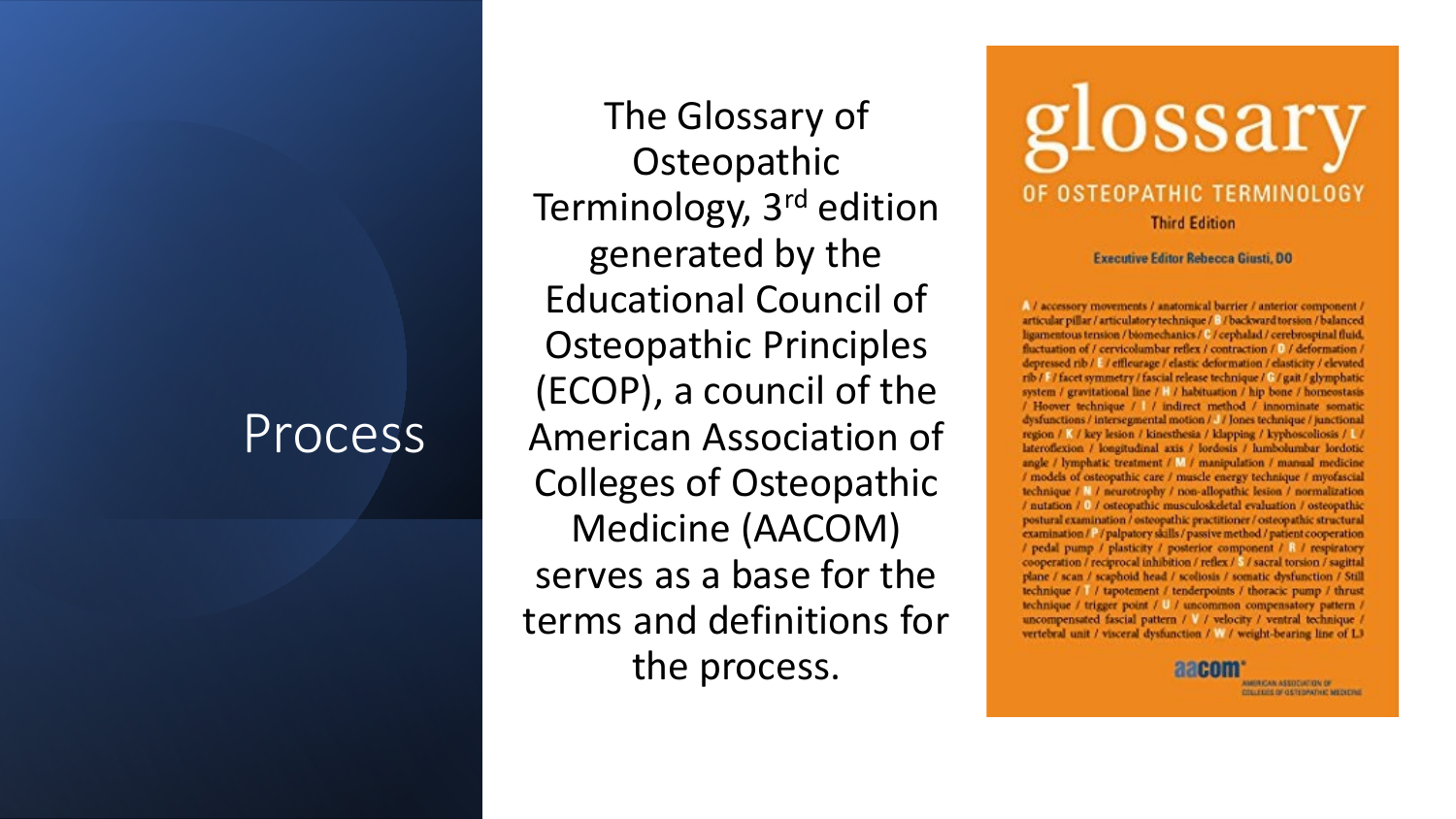

- The OIA /WHO Glossary task force meets about twice a month for focused 1-hour sessions to discuss, review and generate terms. This is supplemented by a survey component which ensures that all members of the task force have a chance to review and comment on the terms.
- Established glossaries from around the world, peer-reviewed journal articles and established osteopathic texts are used as references.
- The OIA Board may then provide comments on the defined terms at board meetings and via survey format which is relayed back to the task force for review.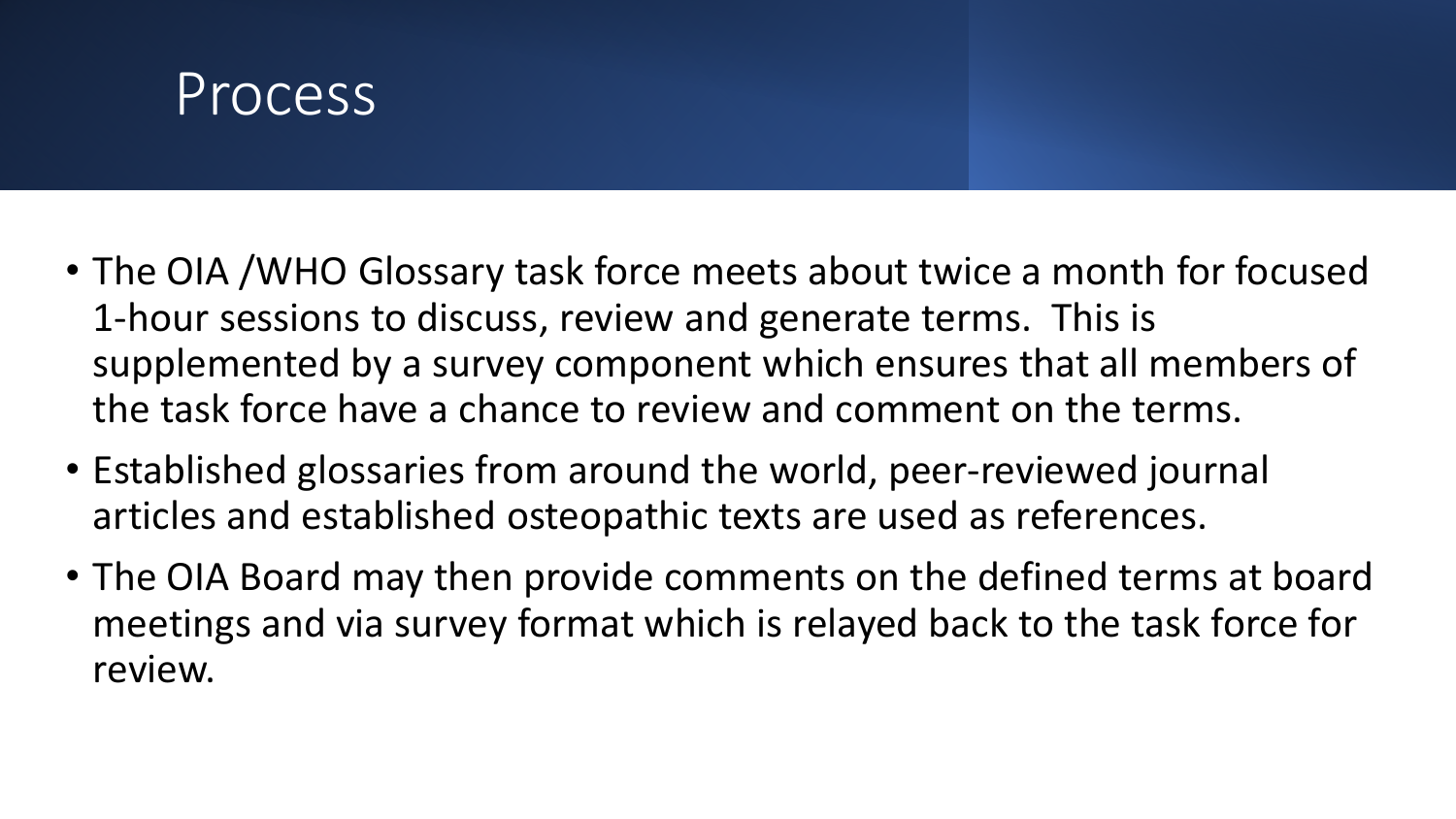#### Terms

The task force seeks to capture a global flavor, acknowledge potentially different national definitions and translations and works to effectively juggle the purely historical perspective with current osteopathic practice and modern healthcare to create an effective reference tool for the WHO, osteopathic organizations, and regulatory authorities worldwide.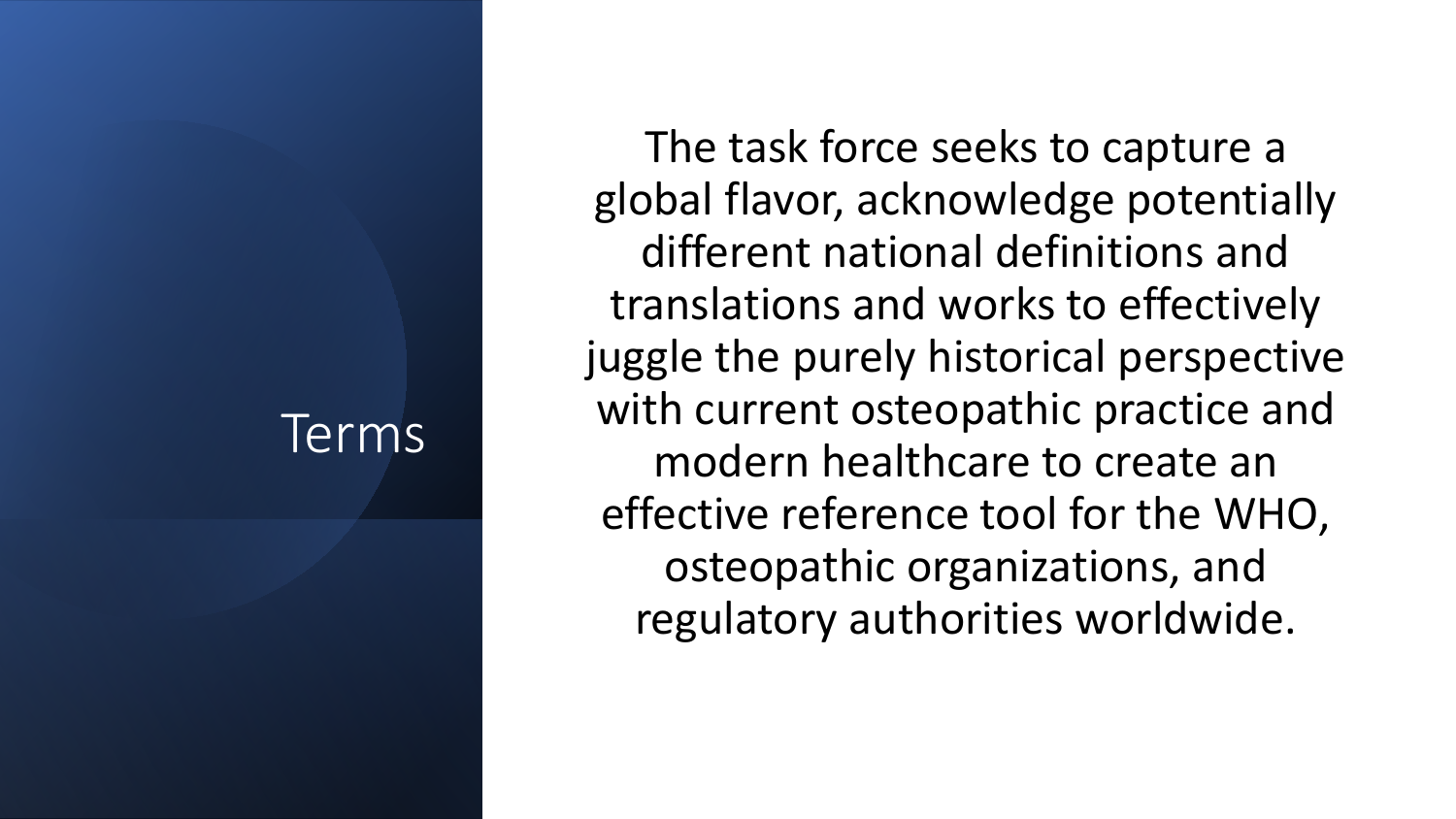### Terms

The Task Force has identified osteopathic terms specific to osteopathy and osteopathic medicine, its philosophy, and the pertinent billing and coding. 113 identified terms have been placed into five separate categories.

- Group 1- Philosophy, principles, definition, and models of care
- Group 2- Concepts of somatic and visceral dysfunction
- Group 3- Concepts of palpation and examination
- Group 4- OMT, techniques and methods
- Group 5- International osteopathic groups and licensure